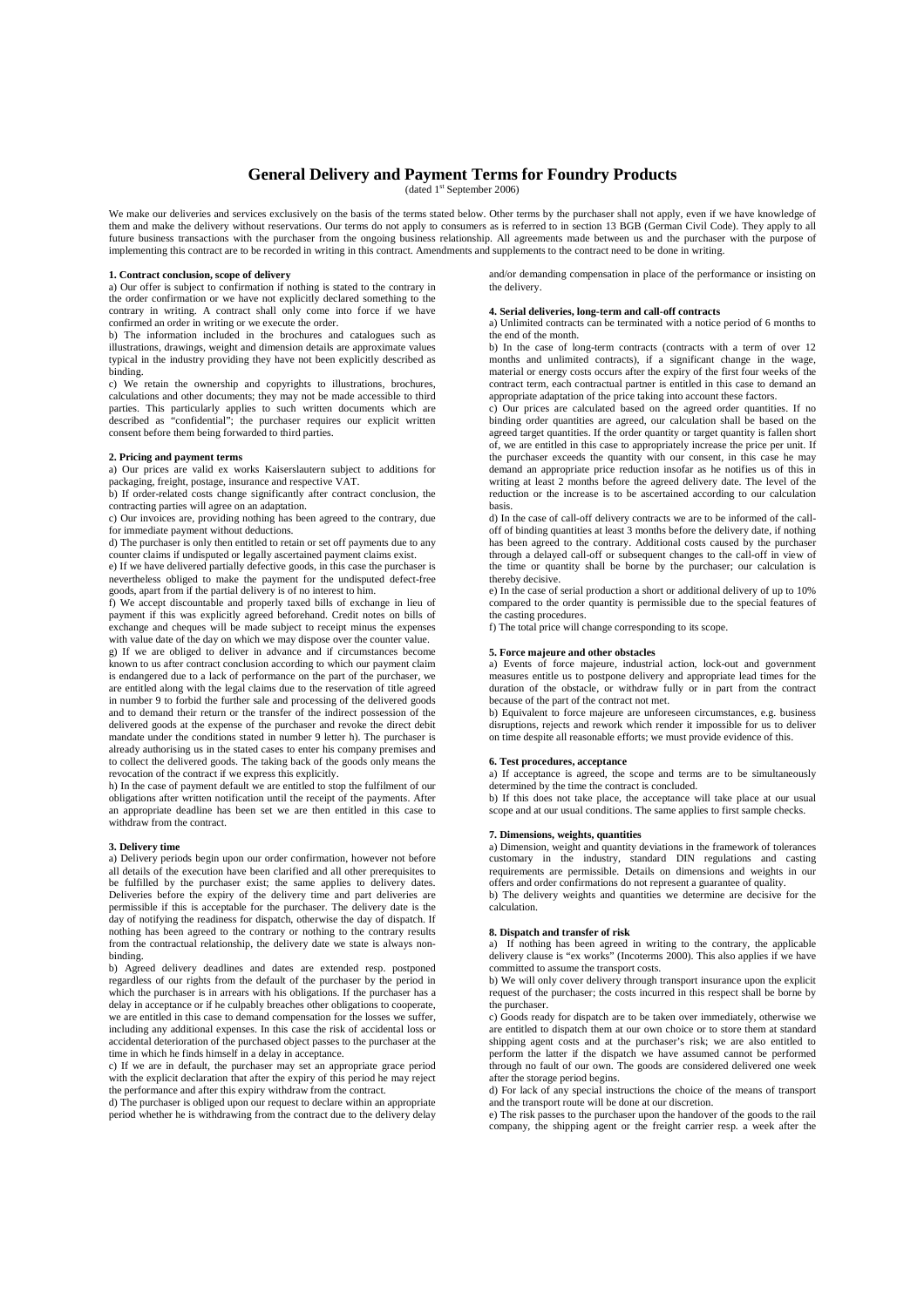beginning of storage, however at the latest upon leaving the works or warehouse. This also applies even if we have assumed the delivery.

### **9. Retention of title**

a) All delivered goods remain our property (goods subject to reservation) until the fulfilment of all demands, in particular also the respective balance claims to which we are entitled through the business relationship. This also applies if payments are made on specifically designated accounts receivable. If the purchaser gets into payment arrears, we are entitled to demand the return of the delivered goods. The costs for this shall be borne by the purchaser. This does not apply in the case of filed or opened insolvency proceedings on the assets of the purchaser, on the basis of which we are not entitled to immediately demand the return of the delivered goods.

b) A withdrawal from the contract in taking back the goods resp. asserting the retention of title is only the case if we explicitly declare this.

c) The purchaser shall always perform the working and processing of the delivered goods for us. If the goods subject to reservation are processes together with objects not belonging to us or are inseparably linked, in this case we acquire the co-ownership of the new item at a ratio of the invoice value of the goods to the other processed or mixed items at the time of the processing.

d) If our ownership expires through the linking or mixing, the purchaser in this case is already transferring to us the ownership rights to the new state or the item to which he is entitled to the extent of the invoice value of the goods subject to reservation and shall keep them free of charge for us. The coownership rights accordingly arising are valid as goods subject to reservation within the meaning of letter a).

e) The purchaser may only sell the goods subject to reservation in normal business transactions at his normal business terms and conditions and as long as he is not in default, provided the demands from the further sale are transferred to us according to the letters f) and g). He is not entitled to other disposals over the goods subject to reservation.

f) The demands by the purchaser from the further sale of the goods subject to reservation are already being assigned to us.

They serve to secure the goods subject to reservation to the same extent.

g) If the goods subject to reservation are sold by the purchaser together with other goods not supplied by us, the assignment of the claim from the further sale only applies to the amount of our invoice amount of the respectively sold goods subject to reservation. In the case of the sale of goods to which we have co-ownership shares pursuant to letter b), the assignment of the claim is valid in the amount of these co-ownership shares.

h) The purchaser is entitled to collect receivables from the sale pursuant to letters e) and f) until our withdrawal. We have the right to withdraw in the cases stated in number 2 if the purchaser gets into payment default, an application was filed to open insolvency proceedings or payments have ceased. In these cases the purchaser is obliged to notify us immediately of the assigned claims and their debtors, to give all necessary information on the collection, to provide the associated documents and to inform the debtors of the assignment. The purchaser is not entitled in any case to assign the claims.

i) If the value of the existing securities exceeds the secured claims in total by over 20%, we are in this respect obliged to release securities of our choice. The purchaser must inform us immediately of a pledge or other impairments by third parties.

### **10. Liability for material defects**

a) We are liable for the perfect manufacturing of the parts we deliver subject to the agreed technical delivery regulations. The purchaser shall bear the responsibility for the proper construction in particular in view of the intended purpose of use, observing any safety regulations, selection of working material and the necessary test procedures, correctness and completeness of the technical delivery regulations and the documents and drawings handed over to us as well as for the execution of the provided production facilities; this also applies if we suggest changes to which he consents. Furthermore, the purchaser shall ensure that on the basis of the information he provides no trademark rights or other third-party rights are breached. Decisive for the state of the goods in line with the contract is the time of the transfer of risk.

b) We are not liable for merely insignificant deviations to the agreed features, in the case of an only insignificant impairment of use as well as for faults arising through unsuitable or improper use, faulty assembly and usual wear and tear. If changes or repair work is carried out incorrectly by the purchaser or third parties, we shall likewise not be liable for this and the consequences resulting from this.

c) The purchaser must immediately after receipt of the goods at the destination lodge a complaint about hidden faults immediately after discovering the error.

d) In the case of an agreed acceptance or first sample check pursuant to number 6, the complaint about defects is excluded, which would have had to be hereby determined.

e) We are to be given the opportunity to determine the fault complained about. In urgent cases of a risk to operational safety or to avert disproportionately great damage to the purchaser, we are obliged to determine the fault complained about immediately. Goods complained about are to be returned to us immediately upon request. If the purchaser does not meet with these obligations or performs changes to the goods already complained about without our consent, he shall lose all rights in terms of material defects.

f) In the case of a justified, timely complaint, we will improve the goods complained about as we see fit or deliver a perfect replacement (supplementary performance).

g) If we do not meet with our warranty obligations or not within an appropriate period of time or if the supplementary performance is initially not successful, in this case the purchaser can set a final deadline in writing within which are obliged to meet with our obligations. A deadline does not need to be set if it would be unacceptable for the purchaser. After the unsuccessful expiry of this deadline, the purchaser can at his choice demand a reduction in the price, withdraw from the contract or carry out necessary subsequent performance himself or have it done by a third party at our expense and risk. If the subsequent performance was successfully performed by the purchaser or a third party, all claims by the purchaser are in this case settled upon the reimbursement of the necessary costs he has incurred.

h) Claims by the purchaser due to the expenses necessary for the purpose of subsequent performance, resulting from the goods being taken to another location after delivery, are excluded insofar as they increase the expenses. apart from if moving the goods to another location corresponds to the determined use.

i) Legal recourse claims of the purchaser against us only exist to the extent that the purchaser has made no agreements with his customers going beyond the legal claims for material defects.

j) Further claims by the purchaser are excluded subject to number 13.

k) The proof of a fault is incumbent on the purchaser.

### **11. Order-related production facilities, parts to be cast**

a) Order-related production facilities, such as models, templates, core boxes, dies, casting tools, apparatus and control gauges provided by the purchaser are to be sent to us free of charge. The compliance of the production facilities provided by the purchaser with the contractual specifications or drawings handed over to us or samples will only be checked by us on the basis of explicit agreements. We may change production facilities provided by the purchaser if this appears necessary to us due to casting reasons and the work piece is not changed through this.

b) The costs for the change, maintenance and use of his production facilities shall be borne by the purchaser.

c) We will treat and keep the production facilities with the same care as we do with our own facilities. We are not liable for accidental loss or deterioration of the production facilities. We are not obliged to take out an insurance policy.

d) The ownership of order-related production facilities, which we have produced or procured by order of the purchaser, is transferred to the purchaser upon the payment of the agreed price resp. cost share, on which there is agreement between the contractual parties. The handover of the facilities is replaced by our duty to keep. We will keep the facilities for a period of 3 years after the last cast. We are entitled to return production facilities of the purchaser we no longer require at the purchaser's expense and risk if the purchaser does not meet with our request to collect them within an appropriate period of time, to keep them at costs normally to be borne by the purchaser and to destroy them after an appropriate deadline has been set and threat at the expense of the purchaser. The storage relationship may only be cancelled two years after ownership transfer at the earliest if no important reason is on hand. Number 11, letter c) applies correspondingly.

e) The purchaser may only assert copyright claims or claims from industrial property litigation to the extent that he points out the existence of such rights to us and explicitly retains them.

f) If rejects occur when using a production facilities that can only be used once, the purchaser either has to provide a new production facility or to bear the costs of a replacement facility.

g) Parts to be cast by us must be delivered by the purchaser accurately and in a perfect state. The purchaser is obliged to replace parts free of charge that have become unusable through rejects.

### **12. Confidentiality**

a) Each contractual party will use all documents (this also includes samples, models and data) and know-how he receives through the business relationship only for the jointly pursued purposes and keep them secret from